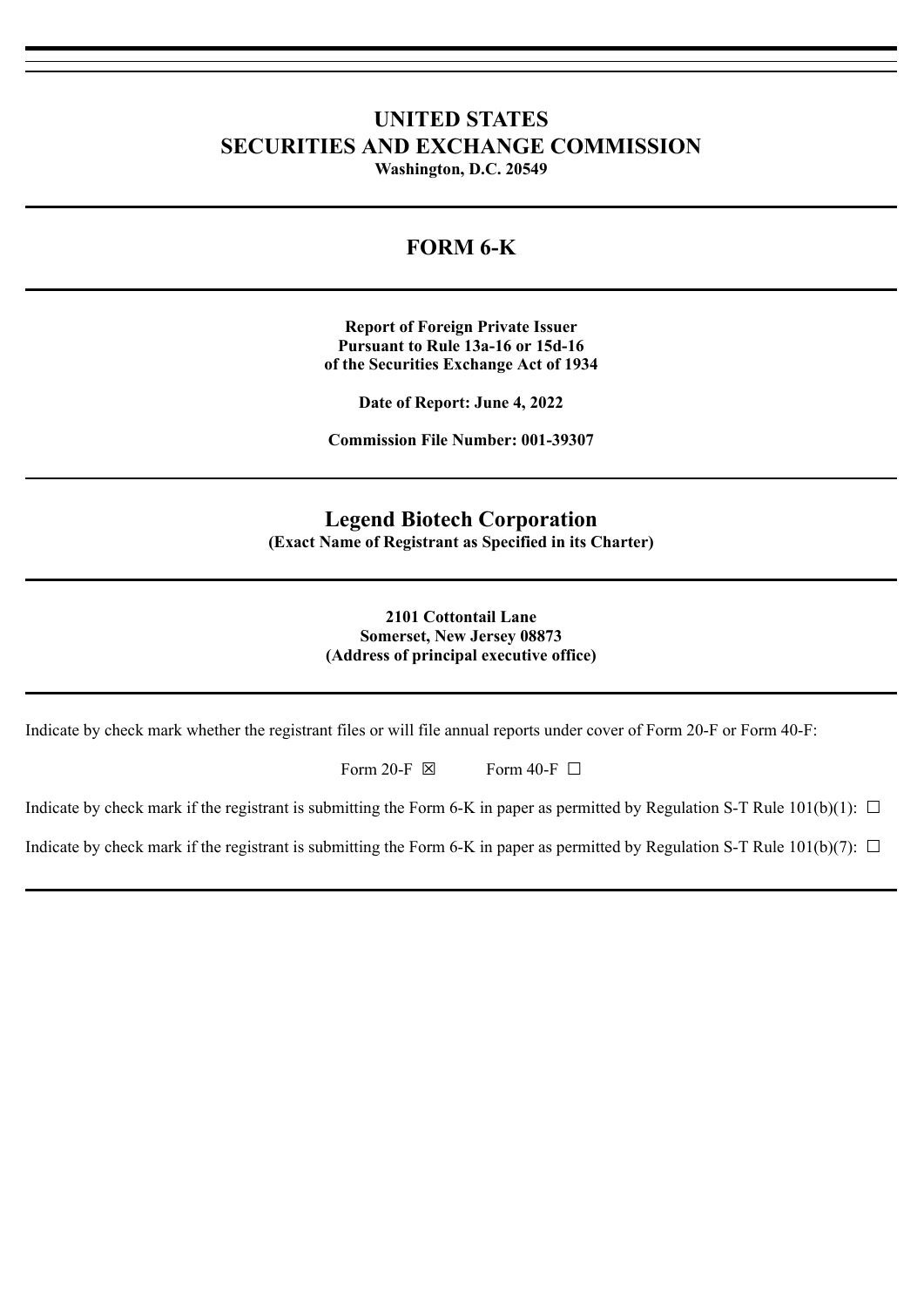#### **Legend Biotech Presents Longer-Term Data from CARTITUDE Program at the 2022 American Society of Clinical Oncology Annual Meeting**

On June 4, 2022, Legend Biotech Corporation ("Legend Biotech") issued a press release containing new and updated results from the CARTITUDE clinical development program studying ciltacabtagene autoleucel (cilta-cel) in the treatment of multiple myeloma at the 2022 American Society of Clinical Oncology Annual Meeting, which is attached to this Form 6-K as Exhibit 99.1.

This report on Form 6-K, including Exhibit 99.1, is hereby incorporated by reference in the registration statements of Legend Biotech on Form F-3 (Nos. 333-257609 and 333-257625) and Form S-8 (No. 333-239478), to the extent not superseded by documents or reports subsequently filed.

### **Cautionary Note Regarding Forward-Looking Statements**

Statements in this report on Form 6-K about future expectations, plans and prospects, as well as any other statements regarding matters that are not historical facts, constitute "forward-looking statements" within the meaning of The Private Securities Litigation Reform Act of 1995. These statements include, but are not limited to, statements relating to Legend Biotech's strategies and objectives; statements relating to CARVYKTI™, including Legend Biotech's expectations for CARVYKTI™, such as Legend Biotech's manufacturing and commercialization expectations for CARVYKTI™ and the potential effect of treatment with CARVYKTI™; statements about submissions for cilta-cel to, and the progress of such submissions with, the U.S. Food and Drug Administration (FDA), the European Medicines Agency (EMA), the Chinese Center for Drug Evaluation of National Medical Products Administration (CDE) and other regulatory authorities; the anticipated timing of, and ability to progress, clinical trials, including patient enrollment; the submission of Investigational New Drug (IND) applications to, and maintenance of such applications with, regulatory authorities; the ability to generate, analyze and present data from clinical trials; and the potential benefits of Legend Biotech's product candidates. The words "anticipate," "believe," "continue," "could," "estimate," "expect," "intend," "may," "plan," "potential," "predict," "project," "should," "target," "will," "would" and similar expressions are intended to identify forward-looking statements, although not all forward-looking statements contain these identifying words. Actual results may differ materially from those indicated by such forward-looking statements as a result of various important factors. Legend Biotech's expectations could be affected by, among other things, uncertainties involved in the development of new pharmaceutical products; unexpected clinical trial results, including as a result of additional analysis of existing clinical data or unexpected new clinical data; unexpected regulatory actions or delays, including requests for additional safety and/or efficacy data or analysis of data, or government regulation generally; unexpected delays as a result of actions undertaken, or failures to act, by our third party partners; uncertainties arising from challenges to Legend Biotech's patent or other proprietary intellectual property protection, including the uncertainties involved in the U.S. litigation process; competition in general; government, industry, and general public pricing and other political pressures; the duration and severity of the COVID-19 pandemic and governmental and regulatory measures implemented in response to the evolving situation; as well as the other factors discussed in the "Risk Factors" section of the Legend Biotech's Annual Report on Form 20-F filed with the Securities and Exchange Commission on March 31, 2022. Should one or more of these risks or uncertainties materialize, or should underlying assumptions prove incorrect, actual results may vary materially from those described in this Form 6-K as anticipated, believed, estimated or expected. Any forward-looking statements contained in this Form 6-K speak only as of the date of this Form 6-K. Legend Biotech specifically disclaims any obligation to update any forward-looking statement, whether as a result of new information, future events or otherwise.

### **EXHIBIT INDEX**

**Exhibit Title** [99.1](#page-3-0) Press [Release,](#page-3-0) dated June 4, 2022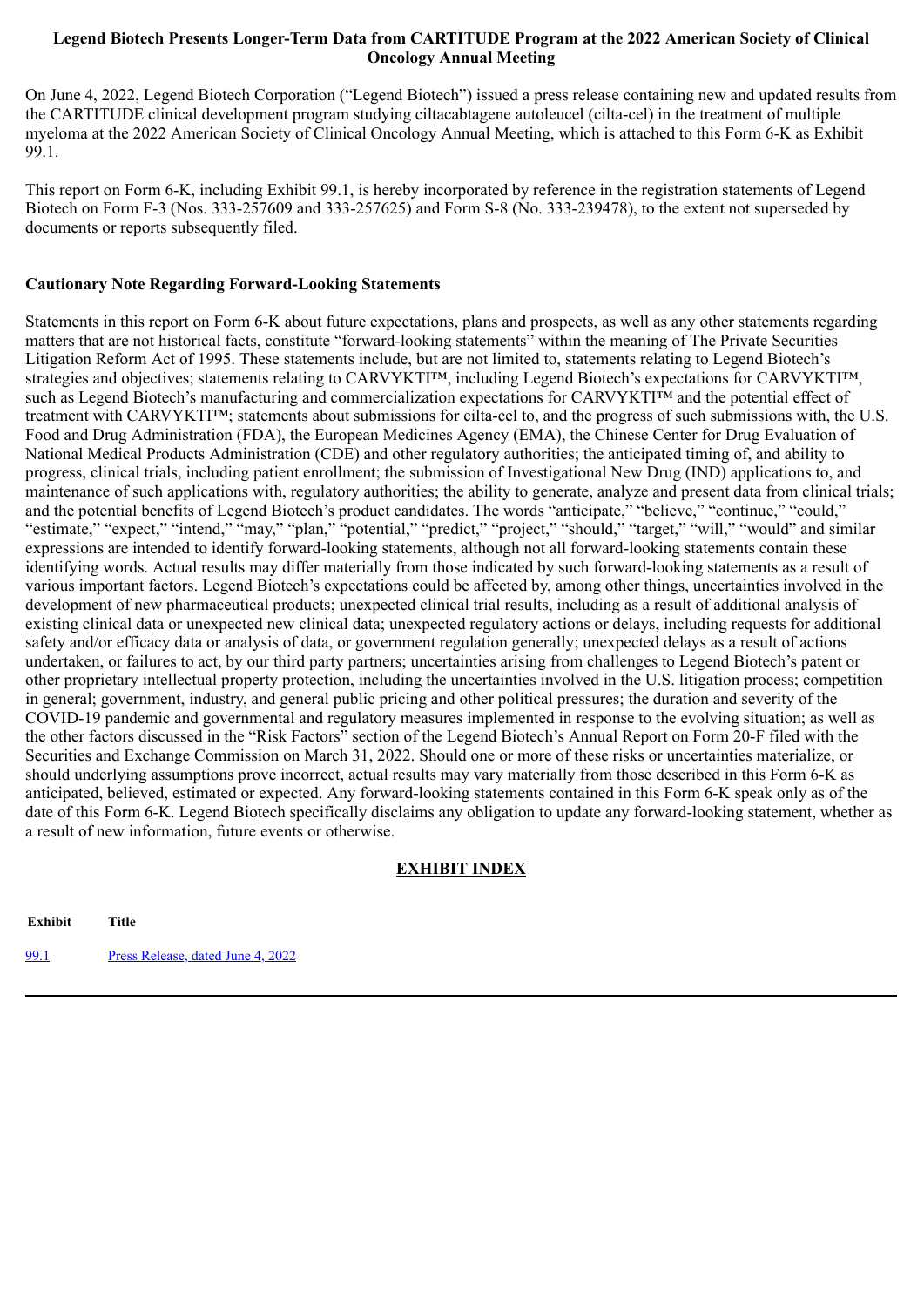#### **SIGNATURES**

Pursuant to the requirements of the Securities Exchange Act of 1934, the registrant has duly caused this report to be signed on its behalf by the undersigned, thereunto duly authorized.

### **LEGEND BIOTECH CORPORATION**

June 4, 2022 By: /s/ Ying Huang

Name:Ying Huang, Ph.D. Title: Chief Executive Officer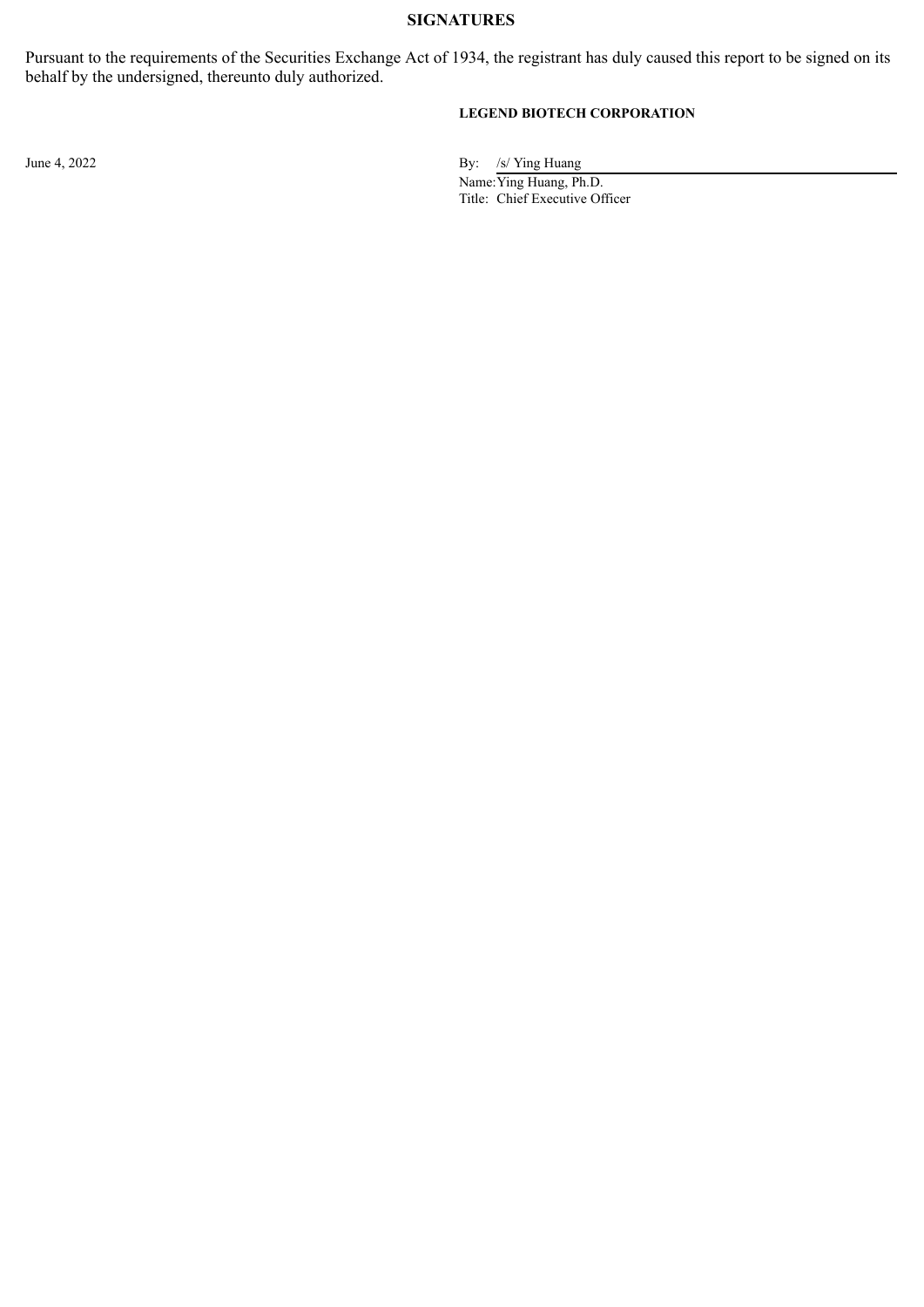# <span id="page-3-0"></span>**Longer-Term Data from CARTITUDE Program Continue to Show Deep and Durable Responses with Ciltacabtagene Autoleucel Across Lines of Therapy in Patients with Multiple Myeloma**

- *28-month, median follow-up data from the CARTITUDE-1 study of cilta-cel in patients with relapsed or refractory multiple myeloma presented at the 2022 ASCO Annual meeting*
- *Overall response rate remains at 98 percent after more than two years, with median progression-free and overall survival not yet being reached*
- *Results from Cohorts A and B of the CARTITUDE-2 study reinforce promise of cilta-cel in earlier lines of multiple myeloma treatment*

SOMERSET, N.J.--(BUSINESS WIRE)--June 4, 2022--Legend Biotech Corporation (NASDAQ: LEGN) (Legend Biotech), a global biotechnology company developing, manufacturing and commercializing novel therapies to treat life-threatening diseases, presented today new and updated results from the CARTITUDE clinical development program studying ciltacabtagene autoleucel (cilta-cel) in the treatment of multiple myeloma at the 2022 American Society of Clinical Oncology (ASCO) Annual Meeting. Earlier data from the CARTITUDE-1 study supported recent regulatory approvals for CARVYKTI™ by the U.S. Food and Drug Administration and the European Commission, and ongoing results from the multi-cohort CARTITUDE-2 study are being used to inform future trials of CARVYKTI™ treatment in multiple patient populations and treatment settings.

### **Longer-Term CARTITUDE-1 Data Continue to Show Deep and Durable Responses**

Data from the ongoing Phase 1b/2 CARTITUDE-1 study continue to show deep and durable responses in heavily pretreated patients with relapsed or refractory multiple myeloma at a median 28-month follow up (MFU), with an overall response rate (ORR) of 98 percent (95 percent Confident Interval [CI], 92.7-99.7).1,2

Responses in 97 patients treated with CARVYKTI™ were sustained from the 22-month median follow-up data previously presented at the 2021 American Society of Hematology (ASH) Annual Meeting, with 83 percent of patients achieving a stringent complete response (sCR) at median 28 MFU.<sup>1</sup> Median progression-free survival (PFS) and median overall survival (OS) were not reached at time of follow-up, suggesting long-term durability of responses and survival for patients.1 Two-year PFS and OS rates were 55 percent (95 percent CI, 44.0–64.6) and 70 percent (95 percent CI, 60.1–78.6), respectively.1 Sixty-one patients had samples evaluable for minimal residual disease (MRD) status, and of those, 92 percent achieved MRD negativity at the 10-5 threshold.1 Of those evaluable, MRD negativity was sustained for more than 6 months in 68 percent and more than 12 months in 55 percent of patients.1 Two-year PFS rates in patients who achieved sustained MRD negativity for 6 months or longer and 12 months or longer were 73 percent (95 percent CI, 52.1 to 85.9) and 79 percent (95 percent CI, 51.5 to 91.8), respectively. In these same patients, two-year OS rates were 94 percent (95 percent CI, 76.1 to 98.3) and 91 percent (95 percent CI, 67.7 to 97.6), respectively.<sup>1</sup>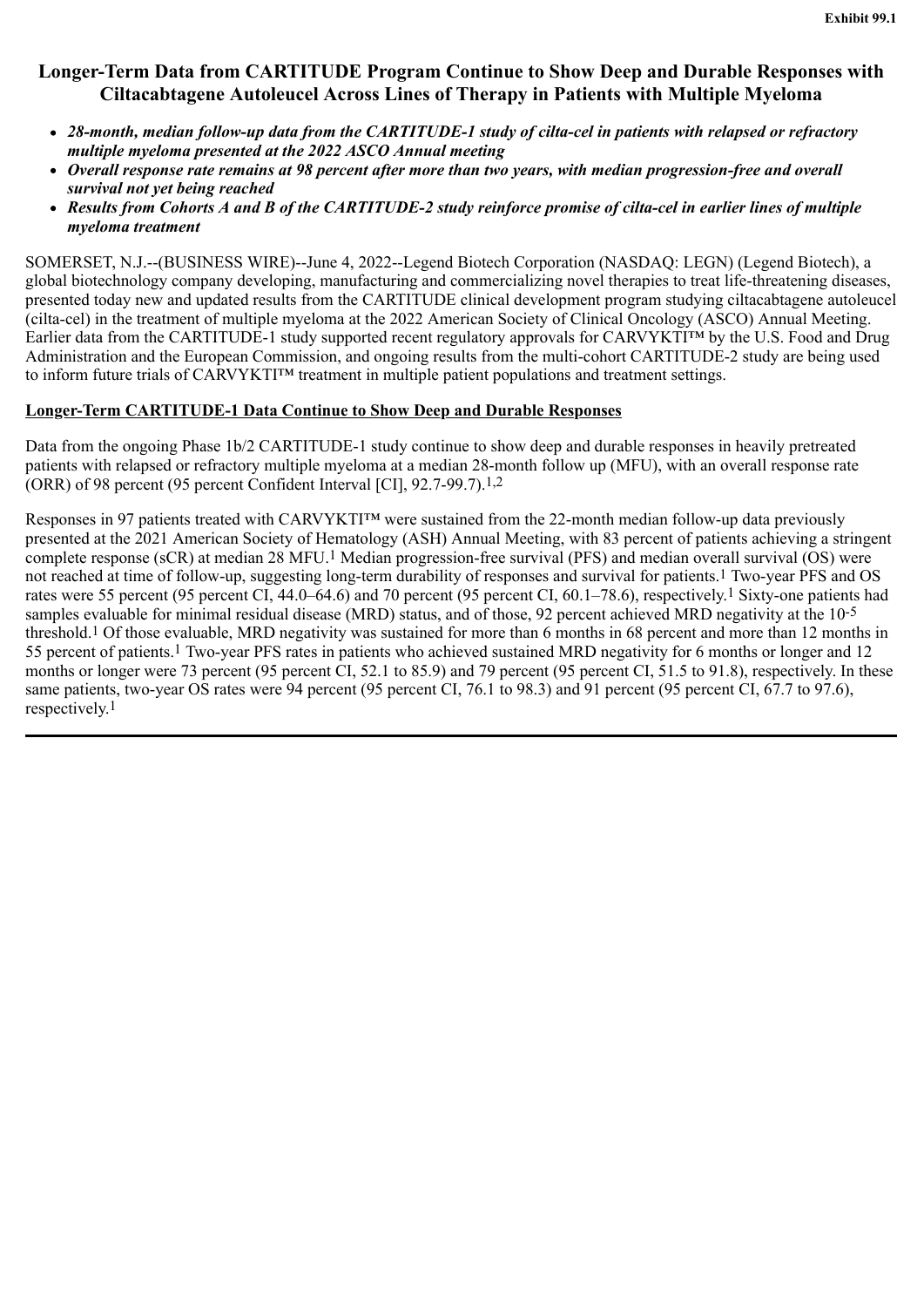The CARTITUDE-1 study included patients who received a median of six prior treatment regimens (range, 3-18).<sup>1</sup> All patients were triple-class [immunomodulatory agent (IMiD), proteasome inhibitor (PI) and anti-CD38 antibody] exposed, while 42 percent of patients were penta-drug refractory and 99 percent of patients were refractory to the last line of therapy.1

"After more than two years of follow-up, cilta-cel continues to provide durable responses for patients with relapsed or refractory multiple myeloma who often have exhausted multiple lines of therapy and face poor prognoses," said Saad Z. Usmani, M.D., M.B.A., F.A.C.P., Chief of Myeloma Service, at Memorial Sloan Kettering Cancer Center, and study investigator. "This population of patients has an unmet need, and it is exciting that we have a treatment option that can keep disease progression at bay."

Median time to first response was one month (range, 0.9-10.7 months), with responses deepening over time.<sup>1</sup> Additionally, median time to best response was 2.6 months (range, 0.9-17.8 months) and median time to complete response (CR) or better was 2.9 months (range, 0.9-17.8 months).1

At 28-month median follow up, the most common hematologic adverse events (AEs) observed were neutropenia (96 percent); anemia (81 percent); thrombocytopenia (79 percent); leukopenia (62 percent); and lymphopenia (54 percent). Since the primary 12-month publication,3 no new events of CRS (no changes in incidence, time to onset, or duration) occurred and one new case of Parkinsonism (also referred to as movement and neurocognitive treatment-emergent adverse events) occurred.1

### **CARTITUDE-2 Data Reinforce Potential for Use in Earlier-Line of Treatment**

Results from the multicohort Phase 2 CARTITUDE-2 study (NCT04133636) evaluating cilta-cel safety and efficacy in various clinical settings for patients with multiple myeloma were also presented at ASCO 2022, demonstrating the promise of CARVYKTI™ earlier in the course of multiple myeloma treatment.

Updated data from Cohort A examined the safety and efficacy of cilta-cel in 20 patients with multiple myeloma after one to three prior lines of therapy and who are lenalidomide-refractory (Abstract #8020).4 At a median follow-up of 17.1 months, the ORR was 95 percent, which included 90 percent of patients achieving CR or better and 95 percent achieving very good partial response (VGPR) or better. The median time to first response was one month and the median time to best response was 2.6 months. The 15-month PFS rate was 70 percent.4 Of the 16 patients who were MRD-evaluable, all achieved MRD negativity at 10-5.4

Results from Cohort B of the study, evaluating the safety and efficacy of cilta-cel in patients relapsed or refractory multiple myeloma who received one prior line of therapy including a PI and IMiD and had disease progression within 12 months of treatment with autologous stem cell transplant (ASCT) or within 12 months of the start of antimyeloma therapy for patients who have not had ASCT, were also presented (Abstract #8029).<sup>5</sup> At a median of 13 months follow-up, 19 patients treated in this cohort achieved an ORR of 100 percent, with 90 percent of patients achieving a CR or better, and 95 percent of patients achieving a VGPR or better.5 Median time to first response was one month (range, 0.9-9.7) and median time to best response was 5.1 months.5 The 12-month PFS rate was 90 percent. Of the 15 patients who were MRD-evaluable, 14 achieved MRD negativity at 10-5.5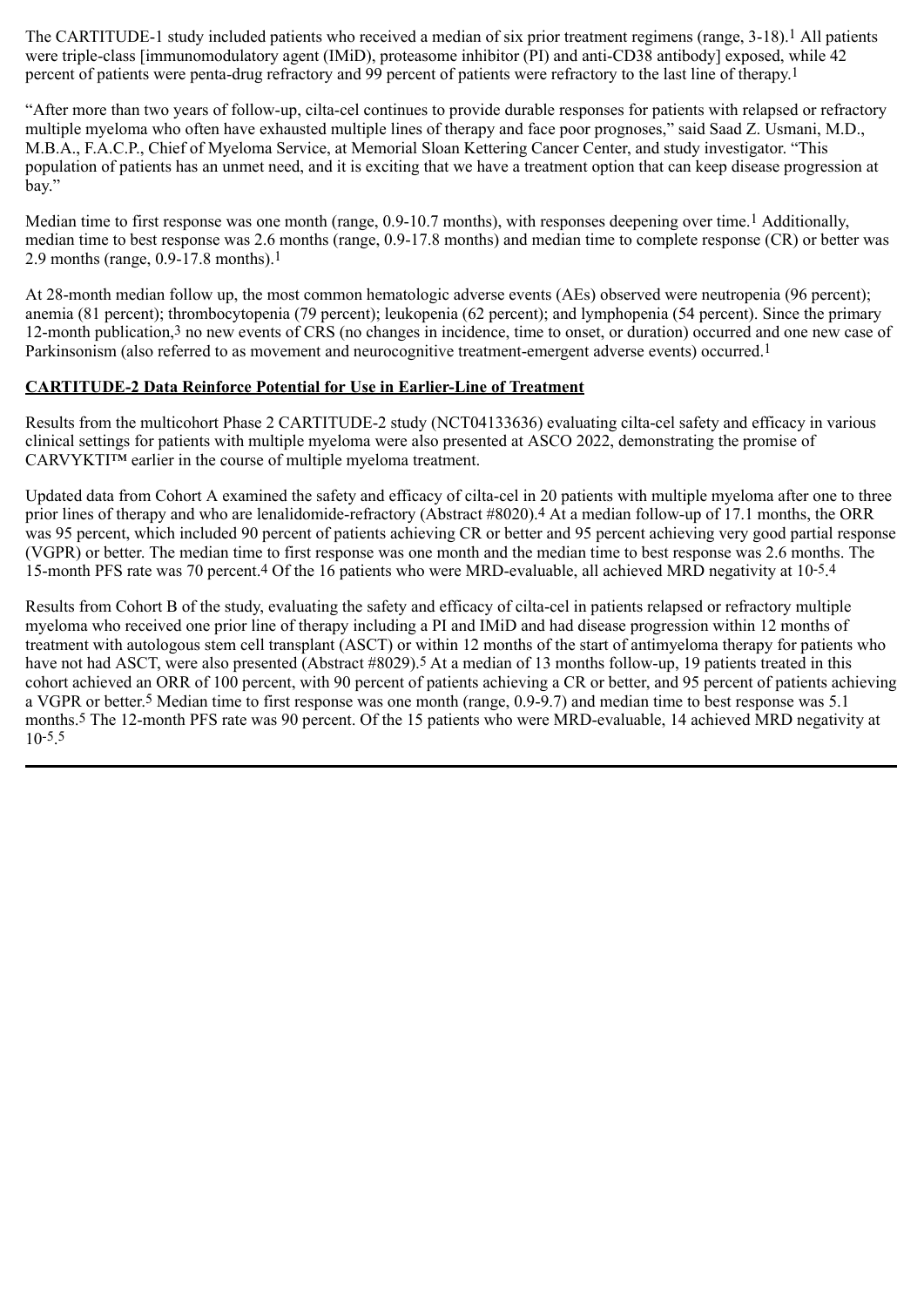In both of these cohorts from CARTITUDE-2, the overall safety profile, including incidence of CRS and most common hematologic AEs, was consistent with that of CARTITUDE-1.<sup>5</sup>

"On the heels of the approval of CARVYKTI™ in heavily pre-treated patients, we're pleased to see the longer-term depth and durability of responses in the CARTITUDE-1 study," said Ying Huang, Chief Executive Officer of Legend Biotech. "In addition, the follow up results from the ongoing CARTITUDE-2 Cohort A and B studies support the potential of cilta-cel as a therapeutic option for earlier lines of treatment. We are inspired by the promise of cilta-cel in new patient populations and look forward to helping multiple myeloma patients who continue to have unmet needs across the treatment paradigm."

*Disclosure: Dr. Usmani has provided consulting, advisory, and speaking services to Legend Biotech and Janssen, Biotech, Inc.*

### **About CARVYKTI™ (Ciltacabtagene autoleucel; cilta-cel)**

CARVYKTI™ is a BCMA-directed, genetically modified autologous T-cell immunotherapy, which involves reprogramming a patient's own T-cells with a transgene encoding a chimeric antigen receptor (CAR) that identifies and eliminates cells that express BCMA. BCMA is primarily expressed on the surface of malignant multiple myeloma B-lineage cells, as well as latestage B-cells and plasma cells. The CARVYKTI™ CAR protein features two BCMA-targeting single domain antibodies designed to confer high avidity against human BCMA. Upon binding to BCMA-expressing cells, the CAR promotes T-cell activation, expansion, and elimination of target cells.6

In December 2017, Legend Biotech Corporation entered into an exclusive worldwide license and collaboration agreement with Janssen Biotech, Inc. (Janssen) to develop and commercialize cilta-cel.

In February 2022, CARVYKTI™ was approved by the U.S. Food and Drug Administration (FDA) for the treatment of adults with relapsed or refractory multiple myeloma.<sup>7</sup> In May 2022, the European Commission (EC) granted conditional marketing authorization of CARVYKTI™ for the treatment of adults with relapsed and refractory multiple myeloma.8 Cilta-cel was granted Breakthrough Therapy Designation in the U.S. in December 2019 and in China in August 2020. In addition, cilta-cel received a PRIority MEdicines (PRIME) designation from the European Commission in April 2019. Cilta-cel also received Orphan Drug Designation from the U.S. FDA in February 2019, from the European Commission in February 2020, and from the Pharmaceuticals and Medicinal Devices Agency (PMDA) in Japan in June 2020. In May 2022, the European Medicines Agency's Committee for Orphan Medicinal Products recommended by consensus that the orphan designation for cilta-cel be maintained on the basis of clinical data demonstrating improved and sustained complete response rates following treatment.9

#### **About CARTITUDE-1**

CARTITUDE-1 (NCT03548207)10 is an ongoing Phase 1b/2, open-label, single arm, multi-center trial evaluating cilta-cel for the treatment of adult patients with relapsed or refractory multiple myeloma, who previously received at least three prior lines of therapy including a proteasome inhibitor (PI), an immunomodulatory agent (IMiD) and an anti-CD38 monoclonal antibody. Of the 97 patients enrolled in the trial, 99 percent were refractory to the last line of treatment and 88 percent were triple-class refractory, meaning their cancer did not respond, or no longer responds, to an IMiD, a PI and an anti-CD38 monoclonal antibody.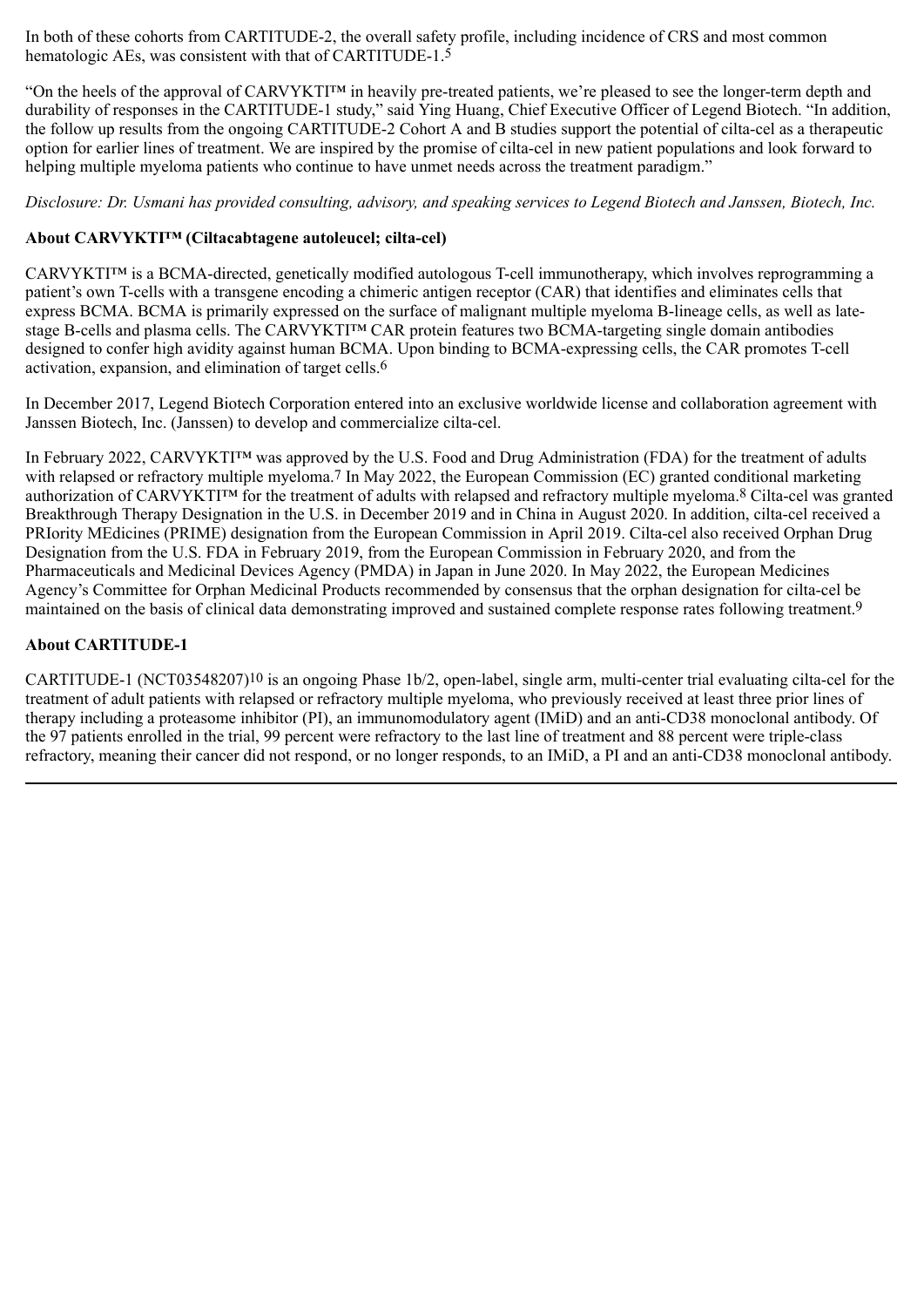### **About CARTITUDE-2**

CARTITUDE-2 (NCT04133636)<sup>11</sup> is an ongoing Phase 2 multicohort study evaluating the safety and efficacy of cilta-cel in various clinical settings. Cohort A included patients who had progressive multiple myeloma after 1–3 prior lines of therapy, including PI and IMiD, were lenalidomide refractory, and had no prior exposure to BCMA-targeting agents. Cohort B included patients with early relapse after initial therapy that included a PI and IMiD. The primary objective was to evaluate the percentage of patients with negative minimal residual disease (MRD).

### **About Multiple Myeloma**

Multiple myeloma is an incurable blood cancer that starts in the bone marrow and is characterized by an excessive proliferation of plasma cells.12 In 2022, it is estimated that more than 34,000 people will be diagnosed with multiple myeloma, and more than 12,000 people will die from the disease in the U.S.13 While some patients with multiple myeloma have no symptoms at all, most patients are diagnosed due to symptoms that can include bone problems, low blood counts, calcium elevation, kidney problems or infections.14 Although treatment may result in remission, unfortunately, patients will most likely relapse.15 Patients who relapse after treatment with standard therapies, including protease inhibitors, immunomodulatory agents, and an anti-CD38 monoclonal antibody, have poor prognoses and few treatment options available.16,17

### **CARVYKTI™ Important Safety Information**

### **INDICATIONS AND USAGE**

CARVYKTI™ (ciltacabtagene autoleucel) is a B-cell maturation antigen (BCMA)-directed genetically modified autologous T cell immunotherapy indicated for the treatment of adult patients with relapsed or refractory multiple myeloma, after four or more prior lines of therapy, including a proteasome inhibitor, an immunomodulatory agent, and an anti-CD38 monoclonal antibody.

#### **WARNING: CYTOKINE RELEASE SYNDROME, NEUROLOGIC TOXICITIES, HLH/MAS, and PROLONGED and RECURRENT CYTOPENIA**

- Cytokine Release Syndrome (CRS), including fatal or life-threatening reactions, occurred in patients following treatment with CARVYKTI™. Do not administer CARVYKTI™ to patients with active infection or inflammatory disorders. Treat severe or life-threatening CRS with tocilizumab or tocilizumab and corticosteroids.
- Immune Effector Cell-Associated Neurotoxicity Syndrome (ICANS), which may be fatal or life-threatening, occurred following treatment with CARVYKTI™, including before CRS onset, concurrently with CRS, after CRS resolution, or in the absence of CRS. Monitor for neurologic events after treatment with CARVYKTI™. Provide supportive care and/or corticosteroids as needed.
- Parkinsonism and Guillain-Barré syndrome and their associated complications resulting in fatal or life-threatening reactions have occurred following treatment with CARVYKTI™.
- Hemophagocytic Lymphohistiocytosis/Macrophage Activation Syndrome (HLH/MAS), including fatal and life-threatening reactions, occurred in patients following treatment with CARVYKTI™. HLH/MAS can occur with CRS or neurologic toxicities.
- Prolonged and/or recurrent cytopenias with bleeding and infection and requirement for stem cell transplantation for hematopoietic recovery occurred following treatment with CARVYKTI™.
- CARVYKTI<sup>™</sup> is available only through a restricted program under a Risk Evaluation and Mitigation Strategy (REMS) called the CARVYKTI™ REMS Program.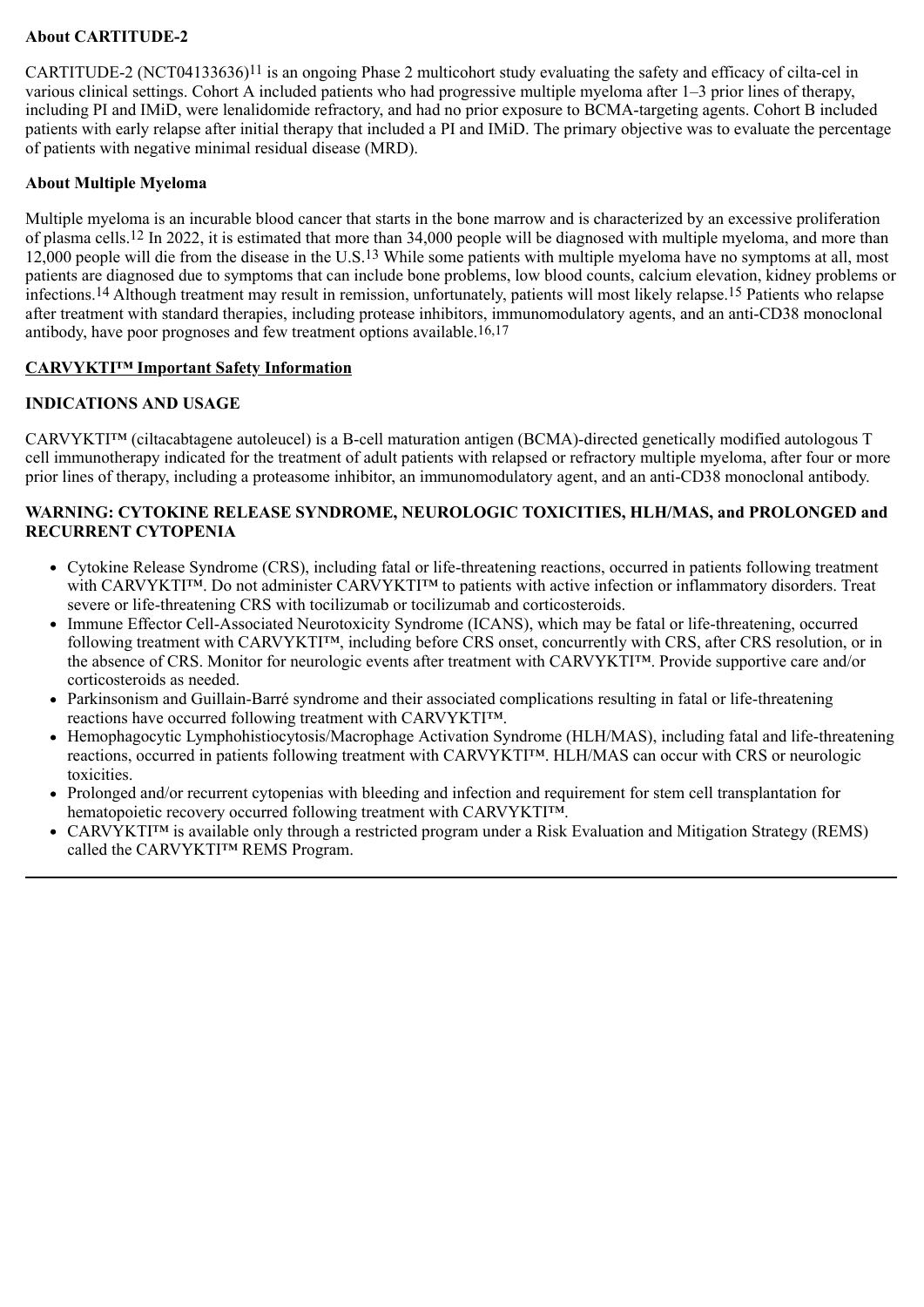### **WARNINGS AND PRECAUTIONS**

**Cytokine Release Syndrome (CRS)** including fatal or life-threatening reactions, occurred following treatment with CARVYKTI™ in 95% (92/97) of patients receiving ciltacabtagene autoleucel. Grade 3 or higher CRS (2019 ASTCT grade)1 occurred in 5% (5/97) of patients, with Grade 5 CRS reported in 1 patient. The median time to onset of CRS was 7 days (range: 1-12 days). The most common manifestations of CRS included pyrexia (100%), hypotension (43%), increased aspartate aminotransferase (AST) (22%), chills (15%), increased alanine aminotransferase (14%) and sinus tachycardia (11%). Grade 3 or higher events associated with CRS included increased AST and ALT, hyperbilirubinemia, hypotension, pyrexia, hypoxia, respiratory failure, acute kidney injury, disseminated intravascular coagulation, HLH/MAS, angina pectoris, supraventricular and ventricular tachycardia, malaise, myalgias, increased C-reactive protein, ferritin, blood alkaline phosphatase and gammaglutamyl transferase.

Identify CRS based on clinical presentation. Evaluate for and treat other causes of fever, hypoxia, and hypotension. CRS has been reported to be associated with findings of HLH/MAS, and the physiology of the syndromes may overlap. HLH/MAS is a potentially life-threatening condition. In patients with progressive symptoms of CRS or refractory CRS despite treatment, evaluate for evidence of HLH/MAS.

Sixty-nine of 97 (71%) patients received tocilizumab and/or a corticosteroid for CRS after infusion of ciltacabtagene autoleucel. Forty-four (45%) patients received only tocilizumab, of whom 33 (34%) received a single dose and 11 (11%) received more than one dose; 24 patients (25%) received tocilizumab and a corticosteroid, and one patient (1%) received only corticosteroids. Ensure that a minimum of two doses of tocilizumab are available prior to infusion of CARVYKTI™.

Monitor patients at least daily for 10 days following CARVYKTI<sup>™</sup> infusion at a REMS-certified healthcare facility for signs and symptoms of CRS. Monitor patients for signs or symptoms of CRS for at least 4 weeks after infusion. At the first sign of CRS, immediately institute treatment with supportive care, tocilizumab, or tocilizumab and corticosteroids. Counsel patients to seek immediate medical attention should signs or symptoms of CRS occur at any time. Neurologic toxicities, which may be severe, life-threatening or fatal, occurred following treatment with CARVYKTI™.

**Neurologic toxicities**, which may be severe, life-threatening or fatal, occurred following treatment with CARVYKTI™. Neurologic toxicities included ICANS, neurologic toxicity with signs and symptoms of parkinsonism, Guillain-Barré Syndrome, peripheral neuropathies, and cranial nerve palsies. Counsel patients on the signs and symptoms of these neurologic toxicities, and on the delayed nature of onset of some of these toxicities. Instruct patients to seek immediate medical attention for further assessment and management if signs or symptoms of any of these neurologic toxicities occur at any time.

Overall, one or more subtypes of neurologic toxicity described below occurred following ciltacabtagene autoleucel in 26% (25/97) of patients, of which 11% (11/97) of patients experienced Grade 3 or higher events. These subtypes of neurologic toxicities were also observed in two ongoing studies.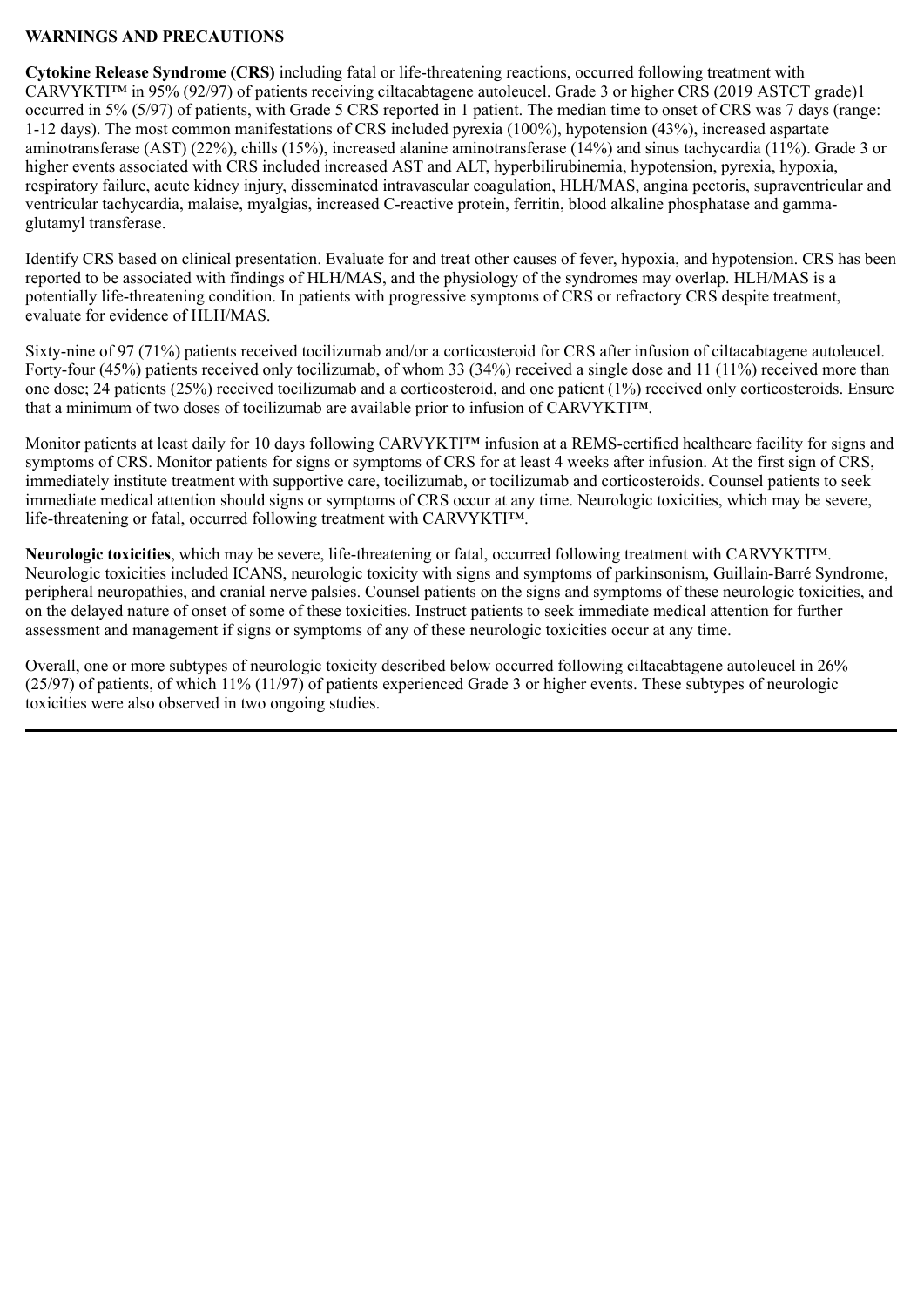Immune Effector Cell-Associated Neurotoxicity Syndrome (ICANS): Patients receiving CARVYKTI™ may experience fatal of life-threatening ICANS following treatment with CARVYKTI™, including before CRS onset, concurrently with CRS, after CRS resolution, or in the absence of CRS.

ICANS occurred in 23% (22/97) of patients receiving ciltacabtagene autoleucel including Grade 3 or 4 events in 3% (3/97) and Grade 5 (fatal) events in 2% (2/97). The median time to onset of ICANS was 8 days (range 1-28 days). All 22 patients with ICANS had CRS. The most frequent ( $>5\%$ ) manifestation of ICANS included encephalopathy (23%), aphasia ( $8\%$ ) and headache (6%). Monitor patients at least daily for 10 days following CARVYKTI™ infusion at the REMS-certified healthcare facility for signs and symptoms of ICANS. Rule out other causes of ICANS symptoms.

Monitor patients for signs or symptoms of ICANS for at least 4 weeks after infusion and treat promptly. Neurologic toxicity should be managed with supportive care and/or corticosteroids as needed.

Parkinsonism: Of the 25 patients in the CARTITUDE-1 study experiencing any neurotoxicity, five male patients had neurologic toxicity with several signs and symptoms of parkinsonism, distinct from immune effector cell-associated neurotoxicity syndrome (ICANS). Neurologic toxicity with parkinsonism has been reported in other ongoing trials of ciltacabtagene autoleucel. Patients had parkinsonian and nonparkinsonian symptoms that included tremor, bradykinesia, involuntary movements, stereotypy, loss of spontaneous movements, masked facies, apathy, flat affect, fatigue, rigidity, psychomotor retardation, micrographia, dysgraphia, apraxia, lethargy, confusion, somnolence, loss of consciousness, delayed reflexes, hyperreflexia, memory loss, difficulty swallowing, bowel incontinence, falls, stooped posture, shuffling gait, muscle weakness and wasting, motor dysfunction, motor and sensory loss, akinetic mutism, and frontal lobe release signs. The median onset of parkinsonism in the 5 patients in CARTITUDE-1 was 43 days (range 15-108) from infusion of ciltacabtagene autoleucel.

Monitor patients for signs and symptoms of parkinsonism that may be delayed in onset and managed with supportive care measures. There is limited efficacy information with medications used for the treatment of Parkinson's disease, for the improvement or resolution of parkinsonism symptoms following CARVYKTI™ treatment.

Guillain-Barré Syndrome: A fatal outcome following Guillain-Barré Syndrome (GBS) has occurred in another ongoing study of ciltacabtagene autoleucel despite treatment with intravenous immunoglobulins. Symptoms reported include those consistent with MillerFisher variant of GBS, encephalopathy, motor weakness, speech disturbances and polyradiculoneuritis.

Monitor for GBS. Evaluate patients presenting with peripheral neuropathy for GBS. Consider treatment of GBS with supportive care measures and in conjunction with immunoglobulins and plasma exchange, depending on severity of GBS.

Peripheral Neuropathy: Six patients in CARTITUDE-1 developed peripheral neuropathy. These neuropathies presented as sensory, motor or sensorimotor neuropathies. Median time of onset of symptoms was 62 days (range 4-136 days), median duration of peripheral neuropathies was 256 days (range 2-465 days) including those with ongoing neuropathy. Patients who experienced peripheral neuropathy also experienced cranial nerve palsies or GBS in other ongoing trials of ciltacabtagene autoleucel.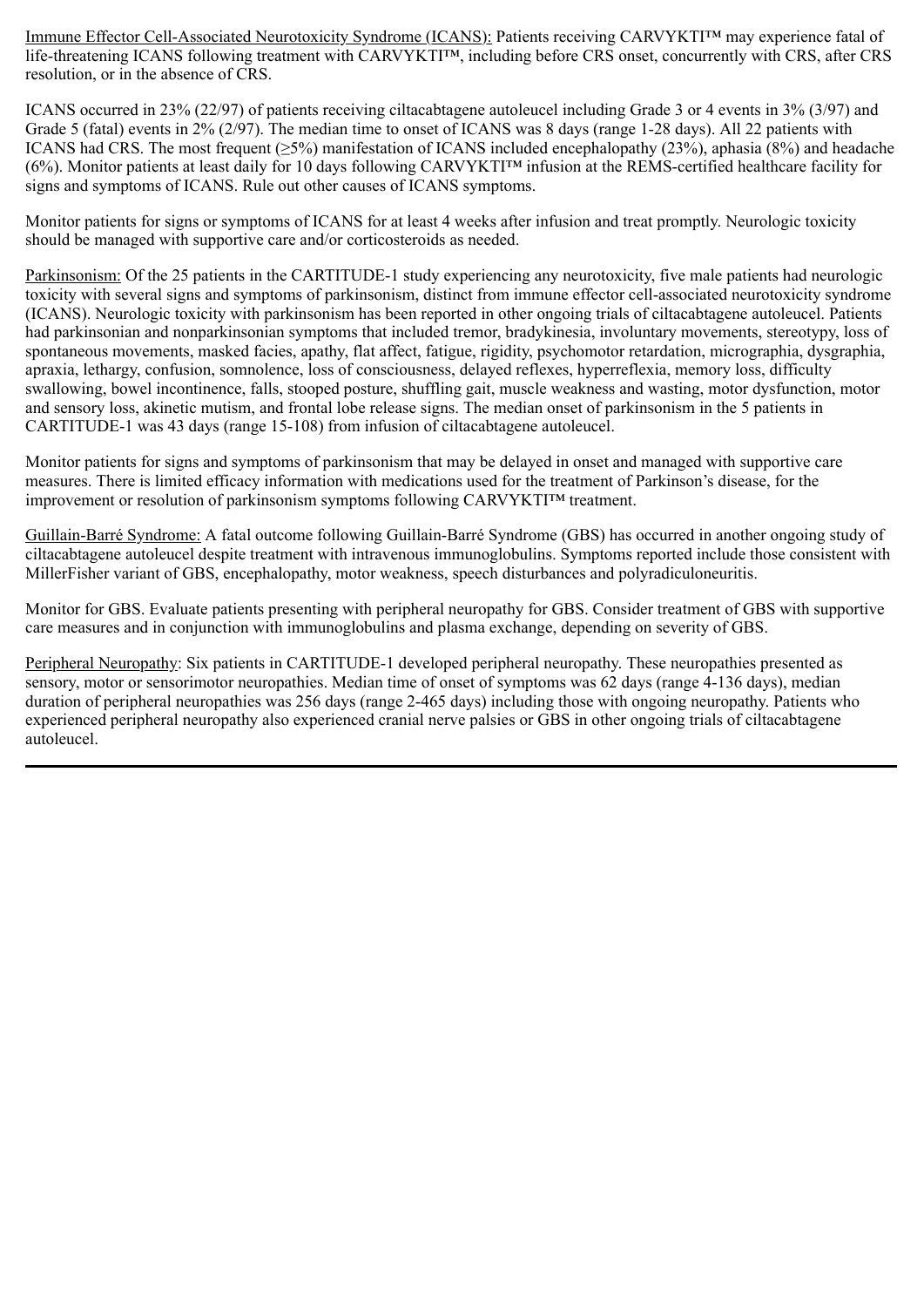Cranial Nerve Palsies: Three patients (3.1%) experienced cranial nerve palsies in CARTITUDE-1. All three patients had 7th cranial nerve palsy; one patient had 5th cranial nerve palsy as well. Median time to onset was 26 days (range 21-101 days) following infusion of ciltacabtagene autoleucel. Occurrence of 3rd and 6th cranial nerve palsy, bilateral 7th cranial nerve palsy, worsening of cranial nerve palsy after improvement, and occurrence of peripheral neuropathy in patients with cranial nerve palsy have also been reported in ongoing trials of ciltacabtagene autoleucel. Monitor patients for signs and symptoms of cranial nerve palsies. Consider management with systemic corticosteroids, depending on the severity and progression of signs and symptoms.

**Hemophagocytic Lymphohistiocytosis (HLH)/Macrophage Activation Syndrome (MAS:** Fatal HLH occurred in one patient (1%), 99 days after ciltacabtagene autoleucel. The HLH event was preceded by prolonged CRS lasting 97 days. The manifestations of HLH/MAS include hypotension, hypoxia with diffuse alveolar damage, coagulopathy, cytopenia, and multiorgan dysfunction, including renal dysfunction. HLH is a life-threatening condition with a high mortality rate if not recognized and treated early. Treatment of HLH/MAS should be administered per institutional standards.

**CARVYKTI™ REMS:** Because of the risk of CRS and neurologic toxicities, CARVYKTI™ is available only through a restricted program under a Risk Evaluation and Mitigation Strategy (REMS) called the CARVYKTI™ REMS.

Further information is available at www.CARVYKTIrems.com or 1-844-672-0067.

**Prolonged and Recurrent Cytopenias:** Patients may exhibit prolonged and recurrent cytopenias following lymphodepleting chemotherapy and CARVYKTI™ infusion. One patient underwent autologous stem cell therapy for hematopoietic reconstitution due to prolonged thrombocytopenia.

In CARTITUDE-1, 30% (29/97) of patients experienced prolonged Grade 3 or 4 neutropenia and 41% (40/97) of patients experienced prolonged Grade 3 or 4 thrombocytopenia that had not resolved by Day 30 following ciltacabtagene autoleucel infusion.

Recurrent Grade 3 or 4 neutropenia, thrombocytopenia, lymphopenia and anemia were seen in 63% (61/97), 18% (17/97), 60% (58/97), and 37% (36/97) after recovery from initial Grade 3 or 4 cytopenia following infusion. After Day 60 following ciltacabtagene autoleucel infusion, 31%, 12% and 6% of patients had a recurrence of Grade 3 or higher lymphopenia, neutropenia and thrombocytopenia, respectively, after initial recovery of their Grade 3 or 4 cytopenia. Eighty-seven percent (84/97) of patients had one, two, or three or more recurrences of Grade 3 or 4 cytopenias after initial recovery of Grade 3 or 4 cytopenia. Six and 11 patients had Grade 3 or 4 neutropenia and thrombocytopenia, respectively, at the time of death.

Monitor blood counts prior to and after CARVYKTI<sup>TM</sup> infusion. Manage cytopenias with growth factors and blood product transfusion support according to local institutional guidelines.

**Infections:** CARVYKTI™ should not be administered to patients with active infection or inflammatory disorders. Severe, lifethreatening or fatal infections occurred in patients after CARVYKTI™ infusion.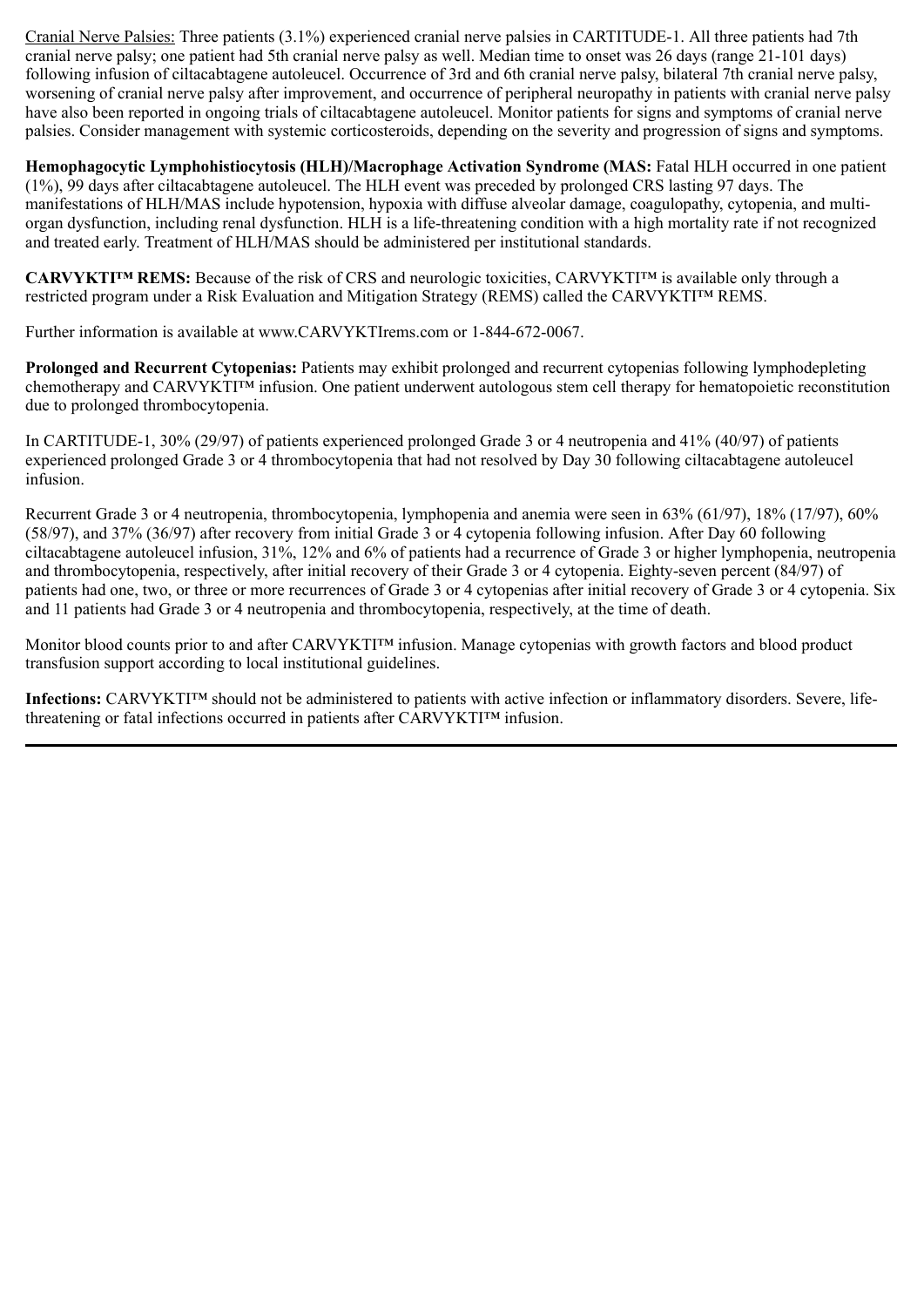Infections (all grades) occurred in 57 (59%) patients. Grade 3 or 4 infections occurred in 23% (22/97) of patients; Grade 3 or 4 infections with an unspecified pathogen occurred in 17%, viral infections in 7%, bacterial infections in 1%, and fungal infections in 1% of patients. Overall, four patients had Grade 5 infections: lung abscess (n=1), sepsis (n=2) and pneumonia (n=1).

Monitor patients for signs and symptoms of infection before and after CARVYKTI<sup>TM</sup> infusion and treat patients appropriately. Administer prophylactic, pre-emptive and/or therapeutic antimicrobials according to the standard institutional guidelines. Febrile neutropenia was observed in 10% of patients after ciltacabtagene autoleucel infusion and may be concurrent with CRS. In the event of febrile neutropenia, evaluate for infection and manage with broad-spectrum antibiotics, fluids and other supportive care, as medically indicated.

Viral Reactivation: Hepatitis B virus (HBV) reactivation, in some cases resulting in fulminant hepatitis, hepatic failure and death, can occur in patients with hypogammaglobulinemia. Perform screening for Cytomegalovirus (CMV), HBV, hepatitis C virus (HCV), and human immunodeficiency virus (HIV), or any other infectious agents if clinically indicated in accordance with clinical guidelines before collection of cells for manufacturing. Consider antiviral therapy to prevent viral reactivation per local institutional guidelines/clinical practice.

**Hypogammaglobulinemia** was reported as an adverse event in 12% (12/97) of patients; laboratory IgG levels fell below 500 mg/dL after infusion in 92% (89/97) of patients. Monitor immunoglobulin levels after treatment with CARVYKTI™ and administer IVIG for IgG <400 mg/dL. Manage per local institutional guidelines, including infection precautions and antibiotic or antiviral prophylaxis.

Use of Live Vaccines: The safety of immunization with live viral vaccines during or following CARVYKTI™ treatment has not been studied. Vaccination with live virus vaccines is not recommended for at least 6 weeks prior to the start of lymphodepleting chemotherapy, during CARVYKTI™ treatment, and until immune recovery following treatment with CARVYKTI™.

**Hypersensitivity Reactions** have occurred in 5% (5/97) of patients following ciltacabtagene autoleucel infusion. Serious hypersensitivity reactions, including anaphylaxis, may be due to the dimethyl sulfoxide (DMSO) in CARVYKTI™. Patients should be carefully monitored for 2 hours after infusion for signs and symptoms of severe reaction. Treat promptly and manage appropriately according to the severity of the hypersensitivity reaction.

**Secondary Malignancies:** Patients may develop secondary malignancies. Monitor life-long for secondary malignancies. In the event that a secondary malignancy occurs, contact Janssen Biotech, Inc., at 1-800-526-7736 for reporting and to obtain instructions on collection of patient samples for testing of secondary malignancy of T cell origin.

**Effects on Ability to Drive and Use Machines:** Due to the potential for neurologic events, including altered mental status, seizures, neurocognitive decline, or neuropathy, patients are at risk for altered or decreased consciousness or coordination in the 8 weeks following CARVYKTI™ infusion. Advise patients to refrain from driving and engaging in hazardous occupations or activities, such as operating heavy or potentially dangerous machinery during this initial period, and in the event of new onset of any neurologic toxicities.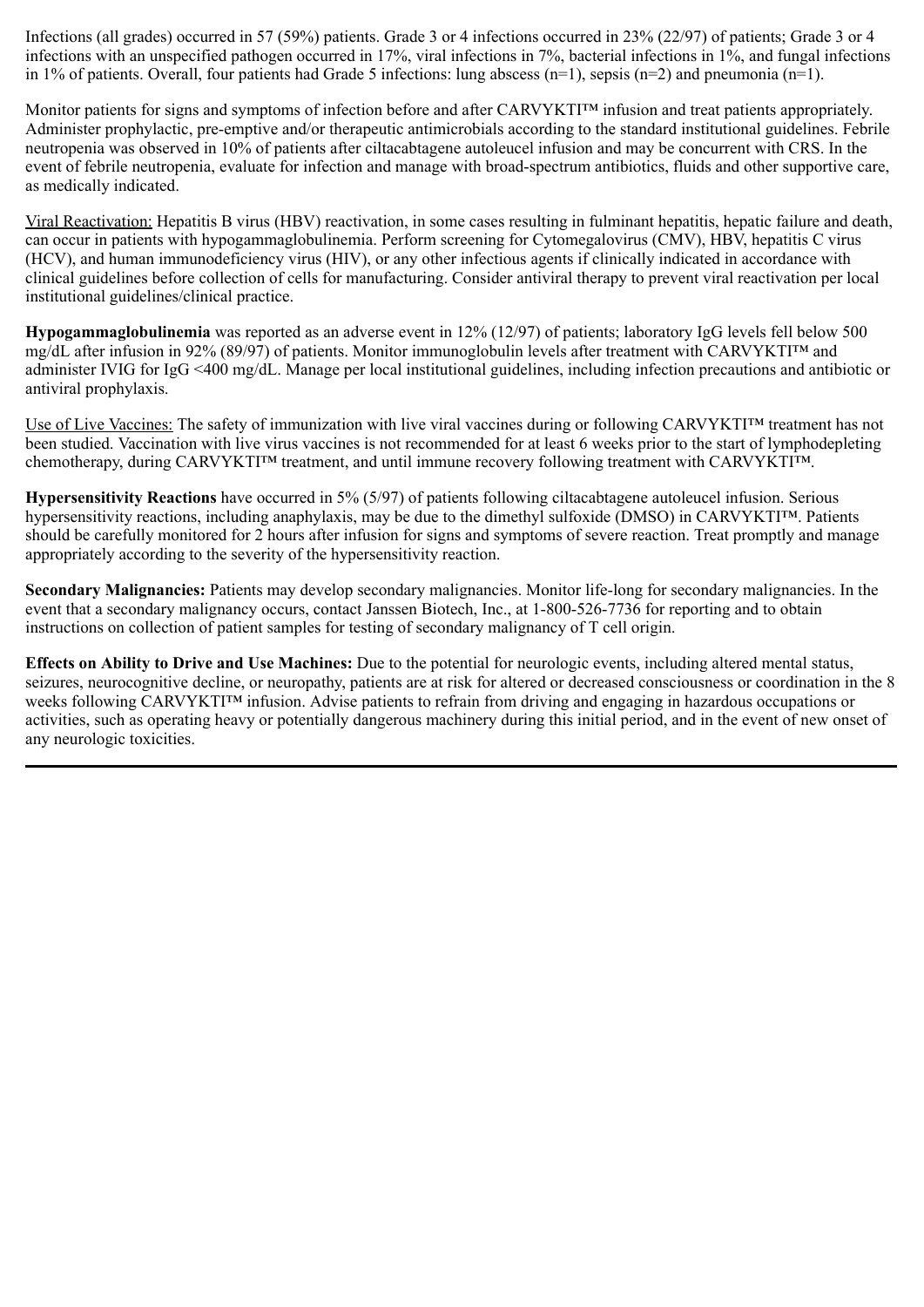### **ADVERSE REACTIONS**

The most common non-laboratory adverse reactions (incidence greater than 20%) are pyrexia, cytokine release syndrome, hypogammaglobulinemia, hypotension, musculoskeletal pain, fatigue, infections of unspecified pathogen, cough, chills, diarrhea, nausea, encephalopathy, decreased appetite, upper respiratory tract infection, headache, tachycardia, dizziness, dyspnea, edema, viral infections, coagulopathy, constipation, and vomiting. The most common laboratory adverse reactions (incidence greater than or equal to 50%) include thrombocytopenia, neutropenia, anemia, aminotransferase elevation, and hypoalbuminemia. Please read full

Please read full Prescribing Information including Boxed Warning for CARVYKTI™.

#### **About Legend Biotech**

Legend Biotech is a global biotechnology company dedicated to treating, and one day curing, life-threatening diseases. Headquartered in Somerset, New Jersey, we are developing advanced cell therapies across a diverse array of technology platforms, including autologous and allogeneic chimeric antigen receptor T-cell, T-cell receptor (TCR-T), and natural killer (NK) cell-based immunotherapy. From our three R&D sites around the world, we apply these innovative technologies to pursue the discovery of safe, efficacious and cutting-edge therapeutics for patients worldwide.

Learn more at www.legendbiotech.com and follow us on Twitter and LinkedIn.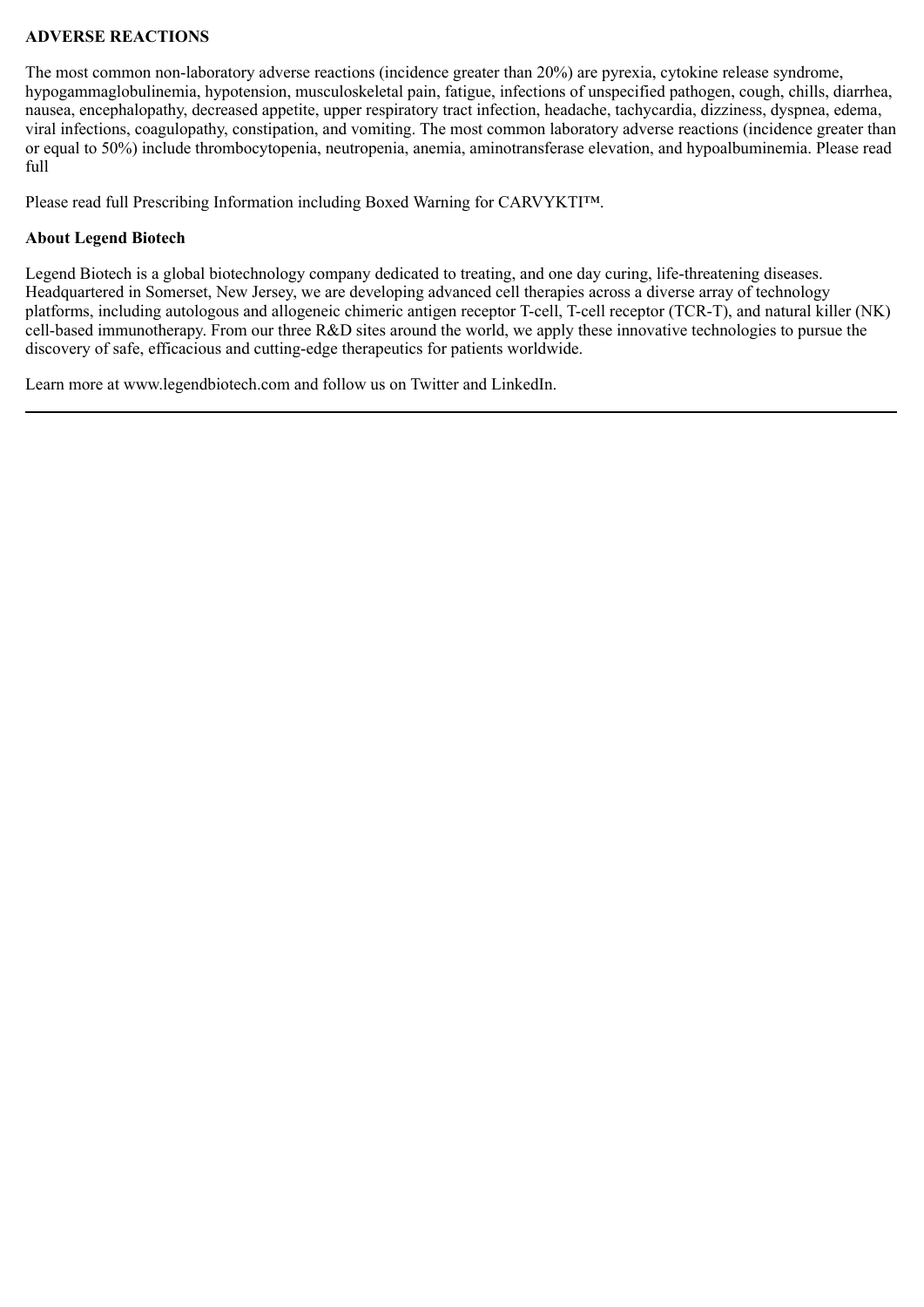### **Cautionary Note Regarding Forward-Looking Statements**

*Statements in this press release about future expectations, plans and prospects, as well as any other statements regarding matters that are not historical facts, constitute "forward-looking statements" within the meaning of The Private Securities Litigation Reform Act of 1995. These statements include, but are not limited to, statements relating to Legend Biotech's strategies and objectives; statements relating to CARVYKTI™, including Legend Biotech's expectations for CARVYKTI™, such as Legend Biotech's manufacturing and commercialization expectations for CARVYKTI™ and the potential effect of treatment with CARVYKTI™; statements about submissions for cilta-cel to, and the progress of such submissions with, the U.S. Food and Drug Administration (FDA), the European Medicines Agency (EMA), the Chinese Center for Drug Evaluation of National Medical Products Administration (CDE) and other regulatory authorities; the anticipated timing of, and ability to progress, clinical trials, including patient enrollment and the resumption of the Phase 1 clinical trial of LB1901; the ability to maintain and progress the conditional marketing authorization for cilta-cel granted by the EMA; the submission of Investigational New Drug (IND) applications to, and maintenance of such applications with, regulatory authorities; the ability to generate, analyze and present data from clinical trials; and the potential benefits of Legend Biotech's product candidates. The words "anticipate," "believe," "continue," "could," "estimate," "expect," "intend," "may," "plan," "potential," "predict," "project," "should," "target," "will," "would" and similar expressions are intended to identify forward-looking statements, although not all forward-looking statements contain these identifying words. Actual results may differ materially from those indicated by such forward-looking statements as a result of various important factors. Legend Biotech's expectations could be affected by, among other things, uncertainties involved in the development of new pharmaceutical products; unexpected clinical trial results, including as a result of additional analysis of existing clinical data or unexpected new clinical data; unexpected regulatory actions or delays, including requests for additional safety and/or efficacy data or analysis of data, or government regulation generally; unexpected delays as a result of actions undertaken, or failures to act, by our third party partners; uncertainties arising from challenges to Legend Biotech's patent or other proprietary intellectual property protection, including the uncertainties involved in the U.S. litigation process; competition in general; government, industry, and general public pricing and other political pressures; the duration and severity of the COVID-19 pandemic and governmental and regulatory measures implemented in response to the evolving situation; as well as the other factors discussed in the "Risk Factors" section of the Legend Biotech's Annual Report on Form 20-F filed with the Securities and Exchange Commission on March 31, 2022. Should one or more of these risks or uncertainties materialize, or should underlying assumptions prove incorrect, actual results may vary materially from those described in this press release as anticipated, believed, estimated or expected. Any forward-looking statements contained in this press release speak only as of the date of this press release. Legend Biotech specifically disclaims any obligation to update any forward-looking statement, whether as a result of new information, future events or otherwise.*